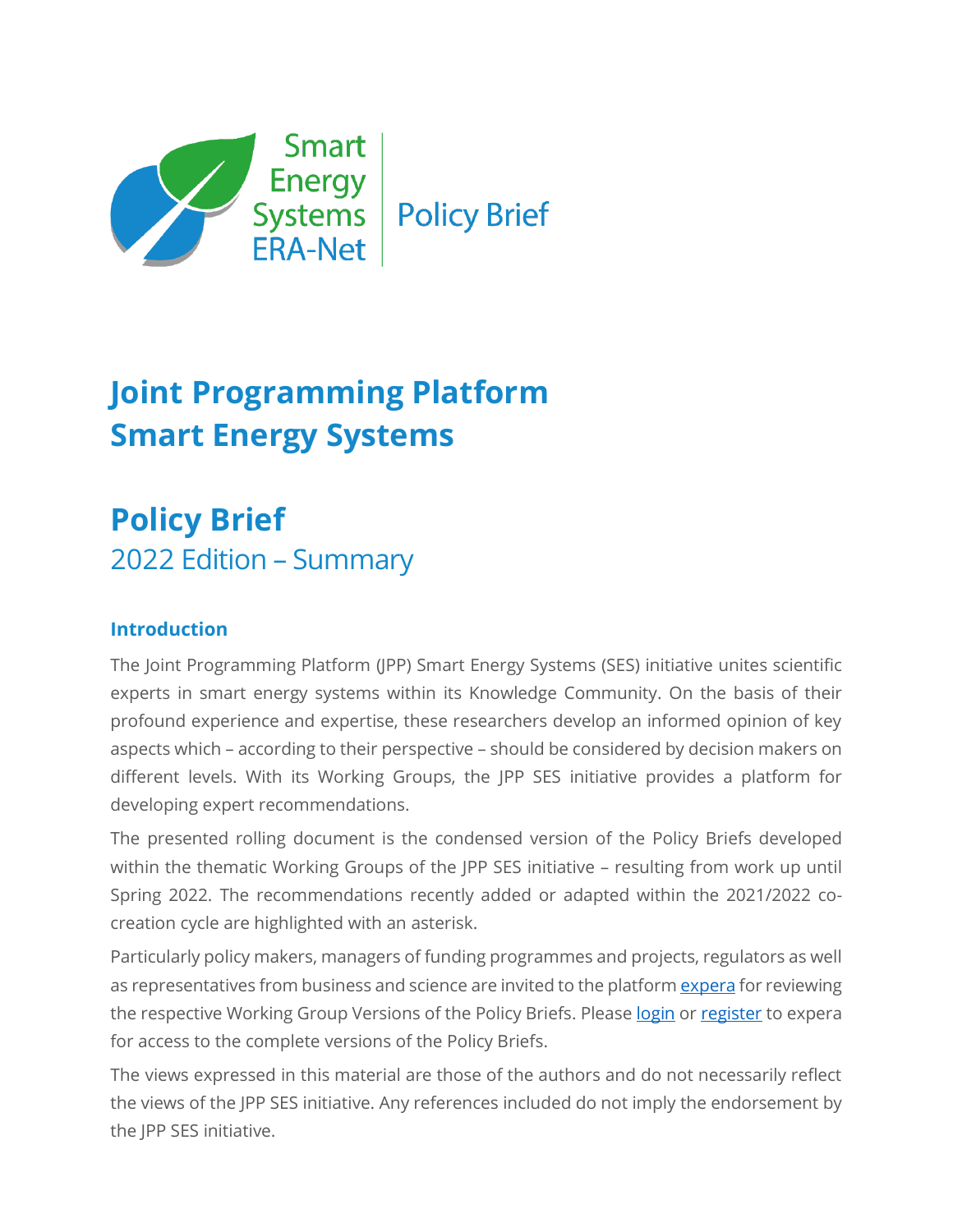

### **Recommendations**

#### **Consumer and Citizen Involvement**

## **Recommendation A: Include social sciences in Research, Development and Innovation programmes and projects**

The (active) participation of users is prerequisite for the transformation of the energy system. When building smart energy solutions, tested approaches and knowledge from social sciences and humanities for engaging users should be deployed from the early phases of project development. Hence, interdisciplinary and transdisciplinary Research, Development and Innovation programmes and projects are of considerable importance to facilitate research on the motivations and needs regarding the (active) participation of citizens as well as of commercial and private consumers in the energy system.

## **Recommendation B: Involve potential user groups through agile, co-creative and usercentred technology design and development from the outset (\*)**

To ensure and enable acceptance and adoption of new technologies in the long term, the targeted involvement of potential user groups throughout the entire process of technology design and development is crucial. Firstly, this requires detailed assessment of potential user groups to be able to address their respective needs and to tailor engagement strategies in a suitable manner. A common framework and method for the assessment of user groups could facilitate the task and contribute to more comparable results. Secondly, this requires cocreative and user-centred approaches that actively involve potential user groups, such as during applying and testing prototype solutions in everyday life contexts. This requires professional innovation processes integrating many stakeholders and initiating dialogue among the latter through creative methods, such as design-thinking approaches.

#### **Recommendation C: Integrate citizens and consumers targeted, consciously and smartly**

Exploiting the flexibility potential of active storage, generation and consumption of energy carriers, such as electricity, cold and heat, requires smart technologies and mechanisms for data exchange. The latter must build on state-of-the-art knowledge on different and diverging user needs and requirements to ensure minimal bothering and maximum comfort as well as benefit for the user. Thereby, data privacy and personal rights must not be compromised.

#### **Recommendation D: Shed light on the paths ahead with one voice and one direction (\*)**

The lack of concise information, changing or even contradicting messages and opposing actions from different policy levels create confusion among local stakeholders, including energy planners, citizens and consumers, in their endeavour and effort to design local energy systems. The overarching objectives regarding the principles on citizens' and consumers' participation need to be clearly defined and guidance provided for selecting optimal solutions for specific local settings. To motivate broad action, a clearly communicated common message and roadmap of actions are needed.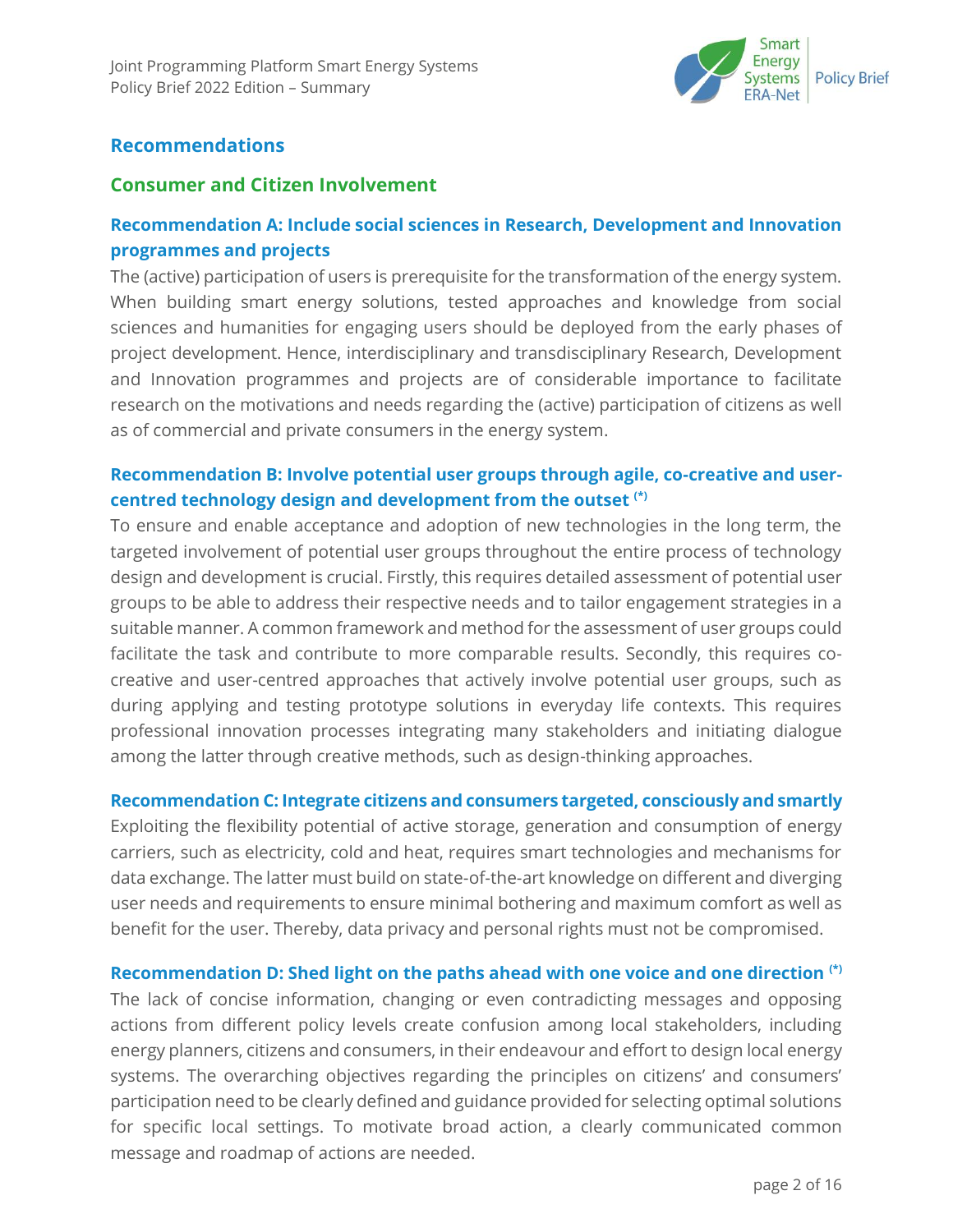

## **Recommendation E: Integrate Small and Medium Enterprises as key players in the energy system**

Small and Medium Enterprises represent a special type of consumers that can considerably contribute to the efficient use of energy and stabilizing the system. The digitization of infrastructure, processes and procedures in Small and Medium Enterprises, including monitored data of consumption and generation measurement, enable responsive manufacturing control. Hence, mechanisms and market signals are necessary to activate their flexibility and foster provision of system services.

#### **Recommendation F: Leverage Energy Communities to counteract energy poverty**

People with low income lacking production and purchasing capacities can significantly benefit from local Energy Communities. To support sustainable development on the local level (e.g., reducing poverty and/or increasing equality by empowering under-represented groups), commercial and cooperation models need to be tailored and effectively communicated to the target group(s). Facilitating the active participation of local Small and Medium Enterprises provides further opportunities to strengthen the local community.

## **Recommendation G: Empower citizens and consumers through access to interoperable technologies and tools (\*)**

The prerequisite for an active and broad participation of citizens and consumers in (new) energy systems is low threshold access to technologies and tools. For citizens and consumers to consistently contribute to an efficient and effective utilization of renewable energy sources as well as to local grid stability, accessible and affordable user terminal appliances that provide accurate information for decision making need to be available.

The technologies and tools need to be conveniently controlled, understandable and userfriendly with intuitive user-interfaces and minimal user interaction. Moreover, wide interoperability among heterogenous systems from different sectors is of particular importance. Hence, to secure both, open access to and interoperability of technology and tools, appropriate legislation and regulation needs to be put in place.

#### **Regional Matters**

## **Recommendation A: Develop a common EU-dataset based on available information to properly design, smarten and upgrade the policy measures on energy efficiency and decarbonisation (\*)**

The promotion of an EU-dataset based on observable and reliable data is essential for properly modelling building stock energy metabolism maps and to design effective decarbonization support measures. The approach with a common database can bring decision-makers together. Categorizing techniques and scales is also important. Open data availability and use shall be subjected to the implementation of the EU directive on Information Freedom and the General Data Protection Regulation.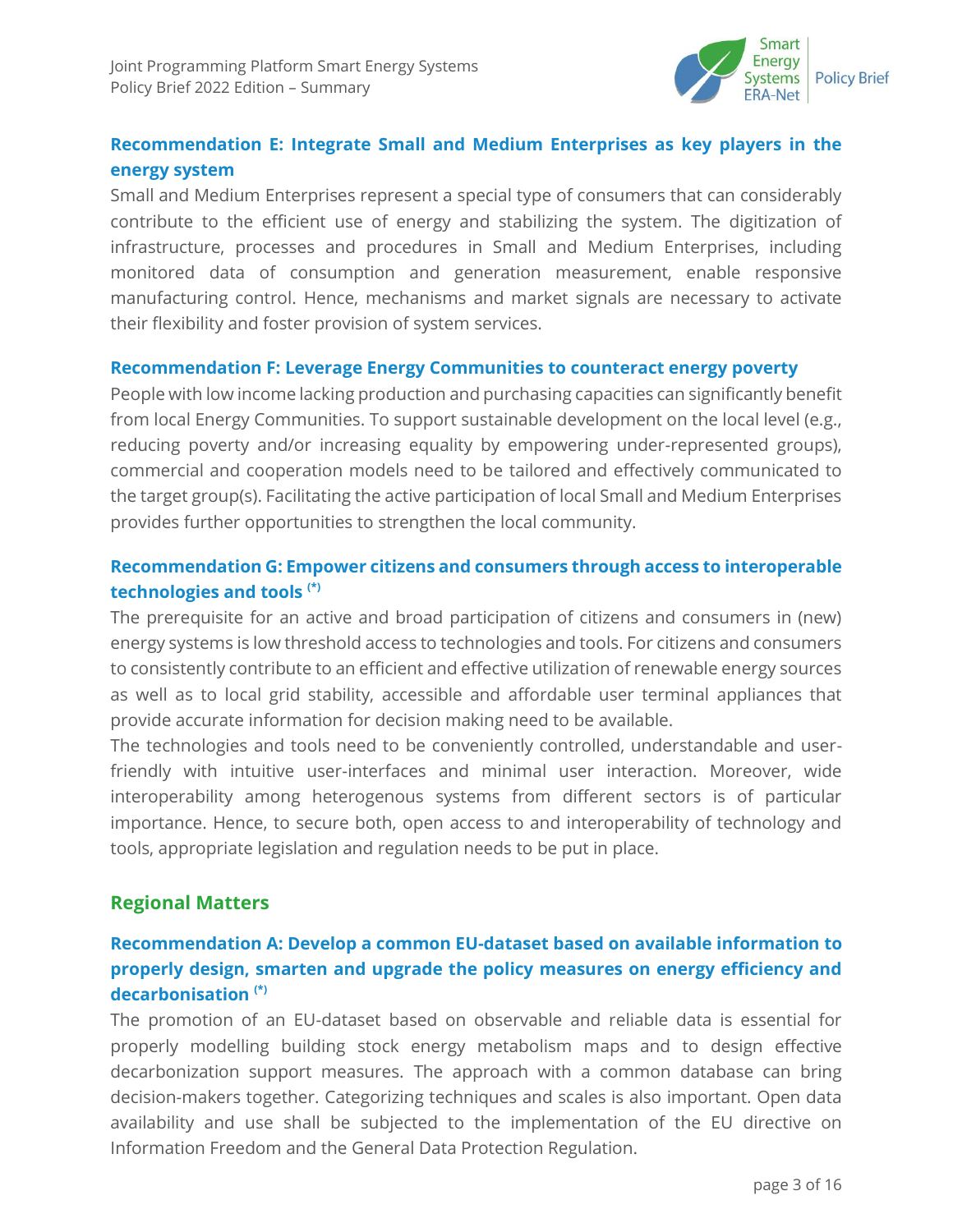

#### **Recommendation B: Provide guidelines for local cooperation and interaction**

As local stakeholders and energy planners are lacking tools to design local energy systems, guidelines on how to integrate different customers are required. Since the options are so manifold that restrictive specifications might be problematic, using case-specific integration profiles with involved actors, needed actions, transactions and technologies, optimal layouts, precautions, and conditions, could help. Comprehensive methodologies to come to such definitions, which can then be utilized across contexts should be developed.

## **Recommendation C: Adopt a consistent terminology for Energy Communities (including, but not limited to Citizen and Renewable Energy Communities)**

The definitions of Citizen and Renewable Energy Communities as defined in EU directives are a good start. For practical use in the city and regional development processes they should be embedded in a broad, commonly used terminology covering any community of peers who cooperate in energy production and consumption. The scale at which Citizen and Renewable Energy Communities are deployed will depend upon (i) the attractiveness and coherence of the enabling framework and (ii) the flexibility of the underlying business model to allow for the participation of or cooperation with professional actors from the energy sector.

## **Recommendation D: Incentivize users' behaviour and better appreciation of demand flexibility**

The integration of active customers and energy communities on a local and regional level will not happen without proper incentives. Individual response to signals from the Distribution System Operators and the market may be problematic if not well coordinated. Furthermore, participation mechanisms must ensure that users' behaviour is coordinated with the system requirements. Research showed that public engagement works better with intrinsic instead of extrinsic motivations.

## **Recommendation E: Foster exchange on Citizen and Renewable Energy Communities between researchers and local authorities**

By exchanging with projects developing tools, plans and methodologies, local authorities can overcome difficulties when initiating and supporting the development of Citizen and Renewable Energy Communities. Policy makers should support local authorities to uptake research and development output in a situation where project timeframes are in the range of three years whereas local authorities plan in 30 years cycles. Policymakers should allow funding programmes to implement "series-of-projects" in the same city or region, providing mechanisms to follow up activities and provide continuous support.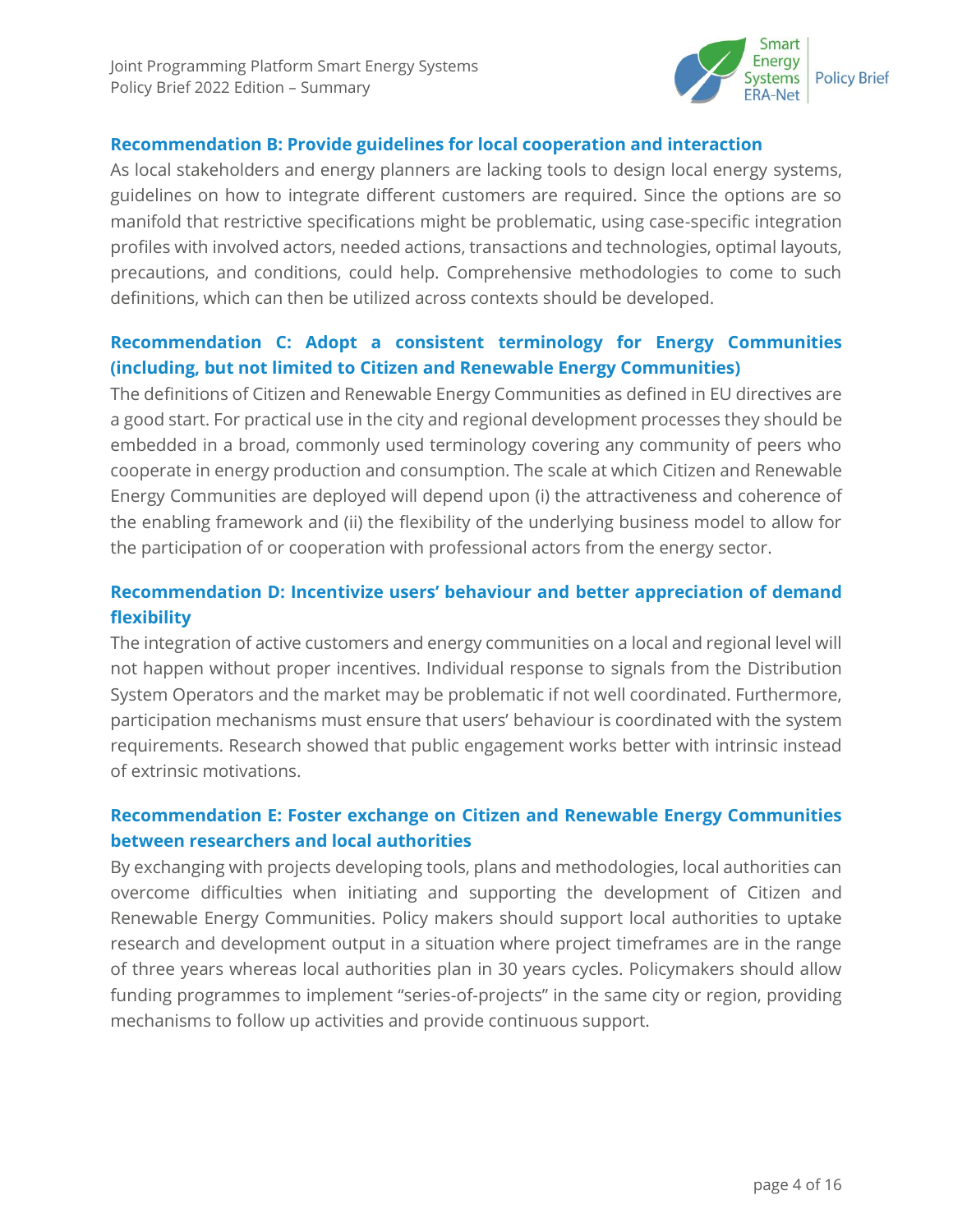

## **Recommendation F: Provide clear EU policies and financing programmes to support efficient and standardised planning procedures (\*)**

By 2050 most existing residential buildings will be retrofitted to be zero-carbon buildings, and energy‐related building codes will be introduced by 2030. This requires introducing or reinforcing the minimum energy performance standards and replacement schemes for low‐ efficiency appliances. Additionally, planning tools must be submitted, supported by financing programmes. For smartening the long-term planning procedures, harmonization work is needed. The role of funding agencies to meet the projects' goals is also crucial.

## **Recommendation G: Build a climate of multilevel trust and cooperation among different actors in the energy sector (\*)**

Load control solutions can cover a wide range of energy users. Promoting a multilevel transition by providing tools and services at all scales for energy savings and reducing carbon emissions is relevant. To realize the multiloop/multilevel vision, a climate of trust and cooperation among different actors in the energy market is desirable.

#### **Regulatory and Market Development**

#### **Recommendation A: Assess and test support schemes to enable deployment of Citizen and Renewable Energy Communities (\*)**

In order to prompt citizens' engagement in both, Citizen and Renewable Energy Communities, it is valuable to provide financial support. However, this cannot involve reducing network charges if the contribution of the Energy Community in supporting the grid is not proven. As the business case varies with the use case and with the size and features of the community, different models can be adequate for different situations. Demonstration projects should elaborate recommendations for action for policy makers aiming at equalising support schemes around Europe as much as possible.

#### **Recommendation B: Enable context-based roles and regulation of energy sharing practices in Energy Communities (\*)**

It is still early to narrow down to single types for energy sharing and self-consumption in Energy Communities. Regulation of energy sharing needs to be dynamic and flexible, adapting to country-specific developments, without endangering the grid stability, but at the same time not causing economic disadvantages related to the use of the public grid. Multiple configurations of Energy Communities should be allowed (also beyond the definitions of respective directives). Market developments should be monitored and legal adjustments made in case that there is no uptake or negative side effects emerge.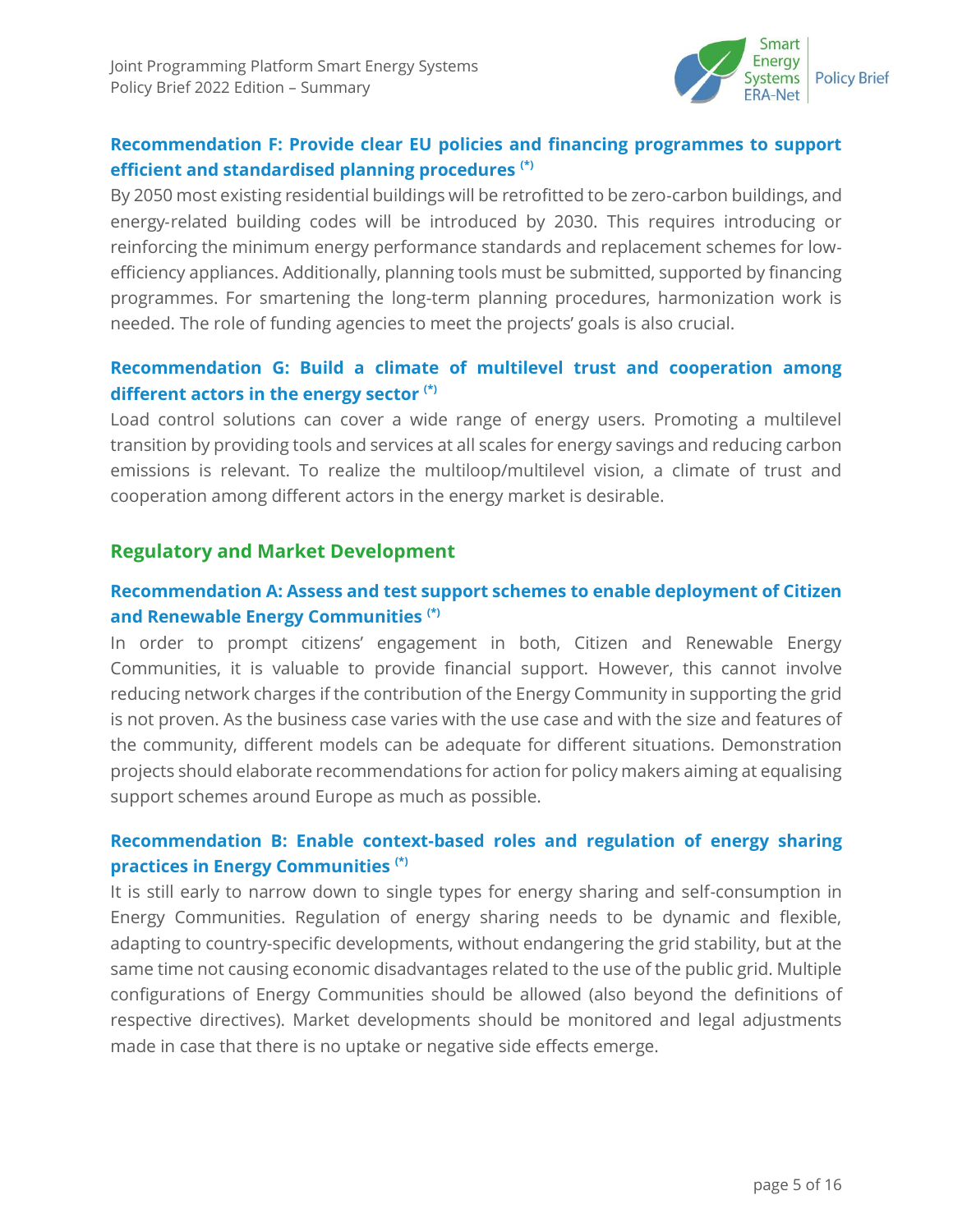

## **Recommendation C: Consider regional requirements to ensure local quality and security of supply of electricity as well as heating in Energy Communities (\*)**

For Energy Communities to have a positive effect on overall grid stability, the focus of attention needs to be broadened, taking into account not only local, but also regional requirements. The different geographical constraints must be considered to adapt the concept of quality and security of supply at various grid levels (local, regional, etc.), and possibly extend beyond the electricity sector, and in particular to heating. Adapting successful schemes to local peculiarities needs to be supported.

#### **Recommendation D: Implement open-access regulatory sandbox programmes for Energy Communities based on innovative concepts (\*)**

Open-access regulatory sandbox programmes should be defined to allow new concepts for Energy Communities to be tested, thus valuing and promoting the extensive application of experimental results. Mechanisms for accessing regulatory sandbox programmes must be transparent and open, requiring that utilities are willing to provide more than business-asusual engagement. Innovative concepts need to be investigated, involving both project participants and regulatory authorities, in order to decrease the considerable efforts in engagement, testing, feedback, knowledge sharing and education.

### **Recommendation E: Designate a single National Regulatory Authority for electricity and gas (and possibly heat) to take better account of the evolution of sector coupling (\*)**

With increasing importance of sector coupling, coordination of regulatory measures in the electricity and gas fields becomes crucial. In the field of renewable gas, a multitude of regulations – as seen in the past – can cap the cross-border trade significantly. Therefore, as a step for a more unified and coherent regulatory environment, especially in regard to renewable energy, decreasing the number of stakeholders by limiting responsible bodies to one per Member State is welcome. It is recommended to also place heat (and particularly District Heating) in the power of a unified National Regulatory Authority.

## **Recommendation F: Clearly define and regulate new actors and their relationship in the establishment of local electricity and flexibility markets (\*)**

Technological interoperability (in terms of information and role models) should be promoted and new actors should be defined for distributed systems. The relationship between market participants and their responsibilities should be clarified, keeping in mind that an even level playing field should be achieved for all. Considering the specific characteristics of Energy Communities, the JPP SES appreciates the development of a "Harmonized Electricity Market Role Model" (HEMRM) and recommends to support a qualified discussion in the framework of the respective European Commission H2020 Bridge action. It should be monitored in which markets decarbonisation is advancing fastest and the corresponding market models should be supported by regulations.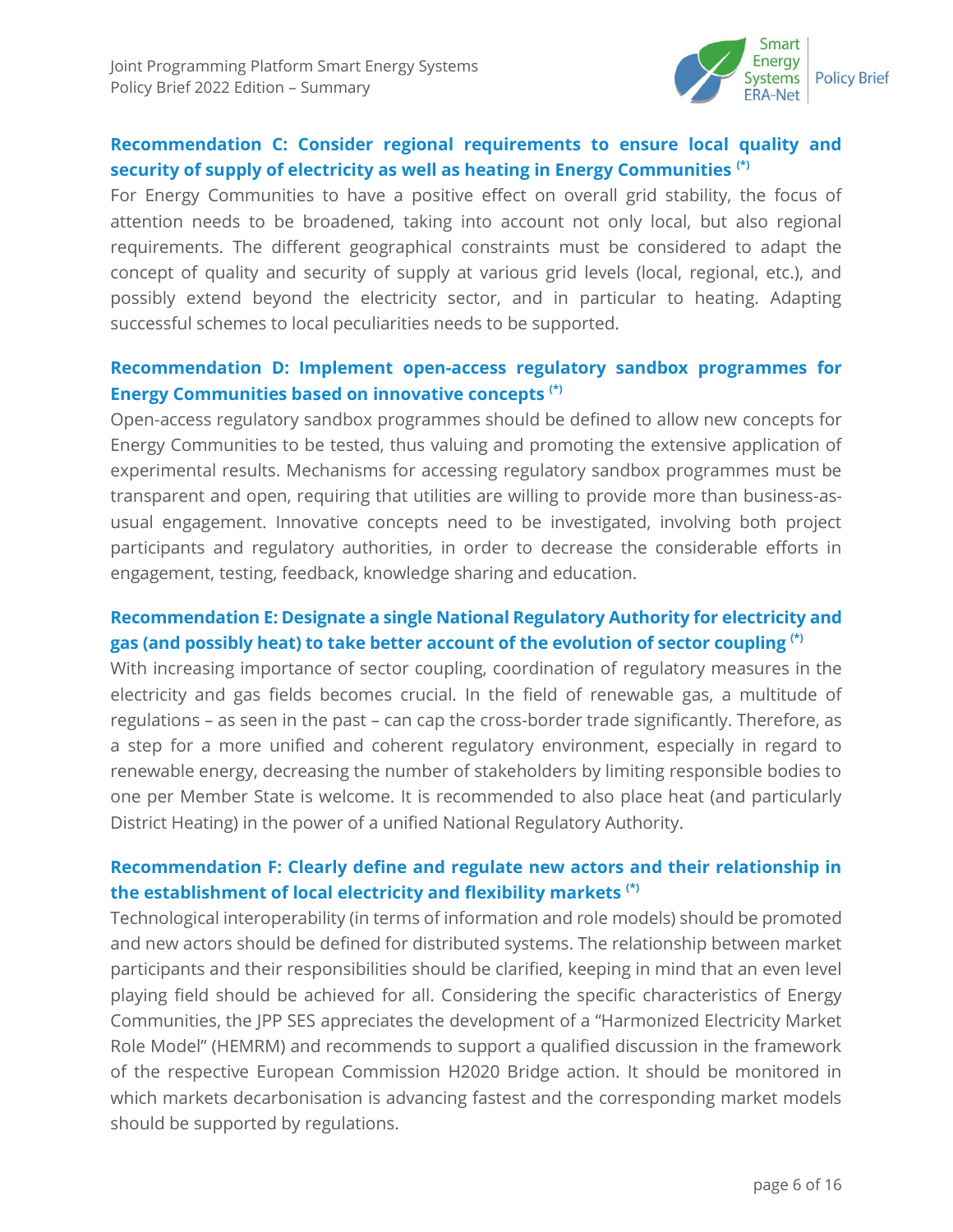

## **Recommendation G: Adjust economic regulation to support grid owners and service providers in procuring optimised storage services (\*)**

Traditional grid development strategies need to be adapted to meet requirements from society and novel solutions, including alternative grid development strategies, are needed. This includes enabling storage deployment and storage networking with demand responsive consumers. Development of the regulatory framework, supporting TOTEX based investments, together with alignment on ownership of enabling technologies, will support a sustainable grid development in the long-term. In order to create an even level playing field for storage procurement from other kinds of actors, different valid business models and business cases should be enabled by policy incentives as well as by transparent exchange of information by Distribution System Operators. Attention should be given to virtual storage.

## **Storage and Cross Energy Carrier Synergies**

**Recommendation A: Plan energy systems holistically across energy carriers and sectors (\*)** Currently, energy systems are in most cases regulated and managed in silos, ignoring possible synergies related to flexibility, system stability and decarbonization. District heating systems with heat storages would help balancing the electric power system, and they also would enable the utilization of the surplus heat from data centres and electrolysers. Policy makers should prioritize the establishment of a level playing field with equal rights for market participants across different technology and business sectors, adding new resources to the flexibility portfolio.

#### **Recommendation B: Exploit flexibility to stabilize low-carbon integrated systems (\*)**

Energy efficiency and flexibility together with different kinds of energy storage capacities are key factors helping us to manage the transition to a carbon neutral system. Special attention needs to be given to cross-sectoral storages that enable converting clean electrical energy to other energy vectors and in some cases back to electricity (Power-to-X-to-Power). Several fees and taxes should be reviewed and transformed to encourage rather than detain the needed sector coupling.

#### **Recommendation C: Plan storage for local energy production**

Distributed renewable energy production needs to be accompanied from the beginning by planning the energy storages needed for balancing. Distributed storages would diminish the pressure and costs for grid refurbishment. Storages may also bring benefits or cost savings to prosumers, also enabling installation of larger production units. Planning tools would help introducing storages in an open and transparent way, which is key in creating the regulation still needed to enable even more business cases for storages.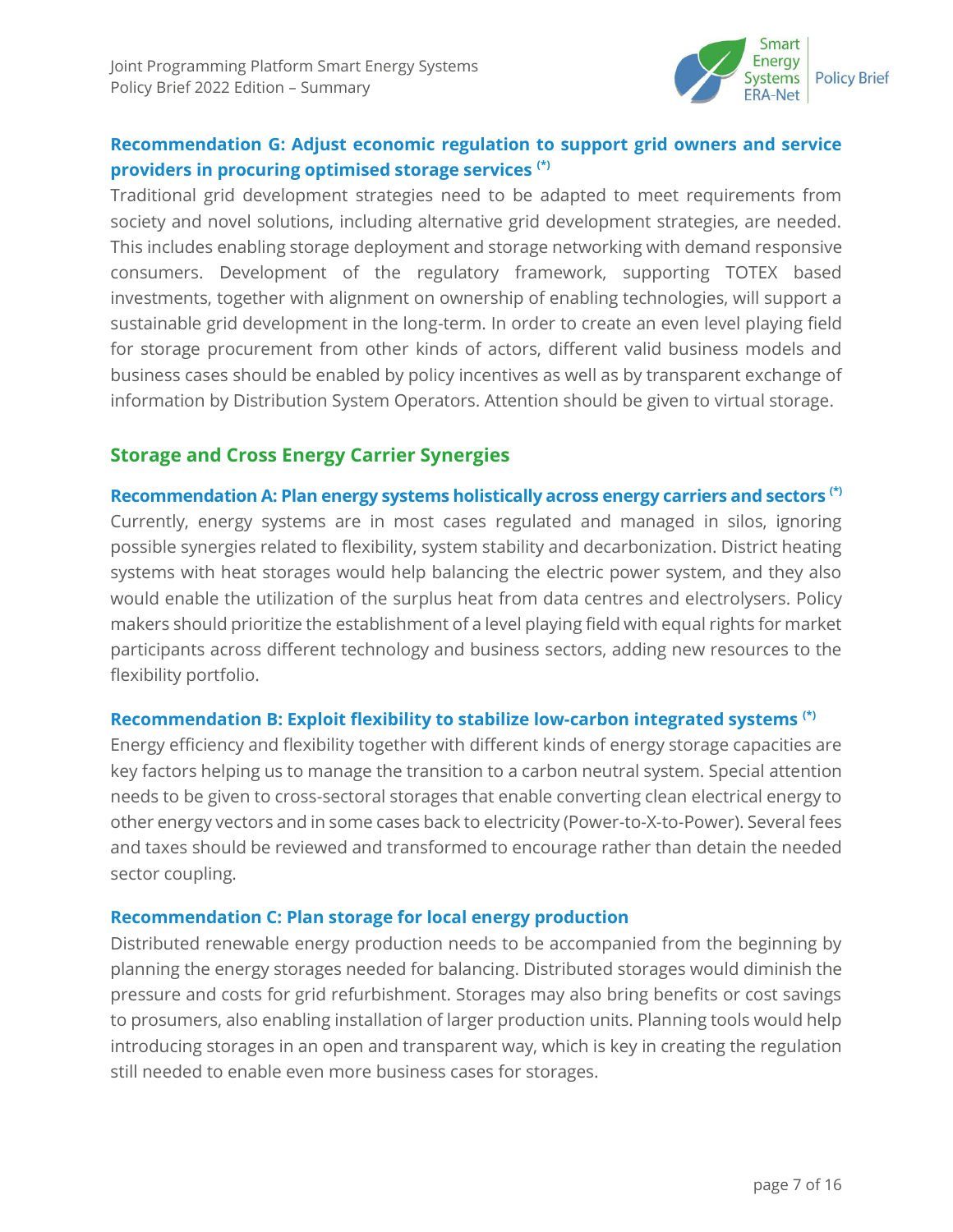

#### **Recommendation D: Enable low-temperature district heating networks**

Adjusting district heating networks to lower temperatures creates great opportunities to utilize waste heat and integrate storages, which can help stabilize other energy systems such as electricity and gas.

#### **Recommendation E: Certify and validate low-carbon fuels for future energy systems (\*)**

The emissions during the whole lifecycle of the fuel should be assessed when options for lowcarbon fuels/green fuels are compared, paying attention to data validity and accuracy (updated) for each fuel's total emissions during the life cycle. Comprehensive terminology for all renewable and low-carbon fuels and a European system of certification of such fuels should be proposed.

## **Recommendation F: Promote digitalisation of energy systems / district heating to maximize energy efficiency and utilisation of waste heat (\*)**

Digitalization of the district heating network is needed to maximize energy efficiency, yield from waste heat and use of renewable energy. Sector integration requires smart management of data from different systems. Integration of data networks of electricity grid and heating network should be promoted. Effective data collection and communication, standardization, and data security must be assured.

#### **Recommendation G: Promote utilisation of waste heat and thermal storages (\*)**

Further exploitation of excess heat should be one of the main focuses for EU strategy, along with RES integration and further efficiency improvements, to attain a decarbonized energy system. Waste heat must be considered as an asset in circular energy system. The exploitation of excess heat from industrial sites, data centres and electrolysers are strongly recommended. Since the utilisation of waste heat sometimes requires heat pumps to increase the temperature to sufficient levels, rules for taxing energy products and electricity should be reviewed.

#### **System Architecture and Implementation Modelling**

#### **Recommendation A: View energy transition and climate neutrality holistically (\*)**

Energy Transition and action toward climate neutrality should be an integral part of regional development. Both can support the overall welfare of the region. Therefore, regional development institutions for business and infrastructure need to be involved in the discussion. Energy related organisations and institutions need to interoperate with sectors beyond energy. In order to get integrated systems for cities, towns and regions, interoperability, effectiveness and efficiency should be considered across multiple sectors: manufacturing, agriculture, energy, healthcare, etc.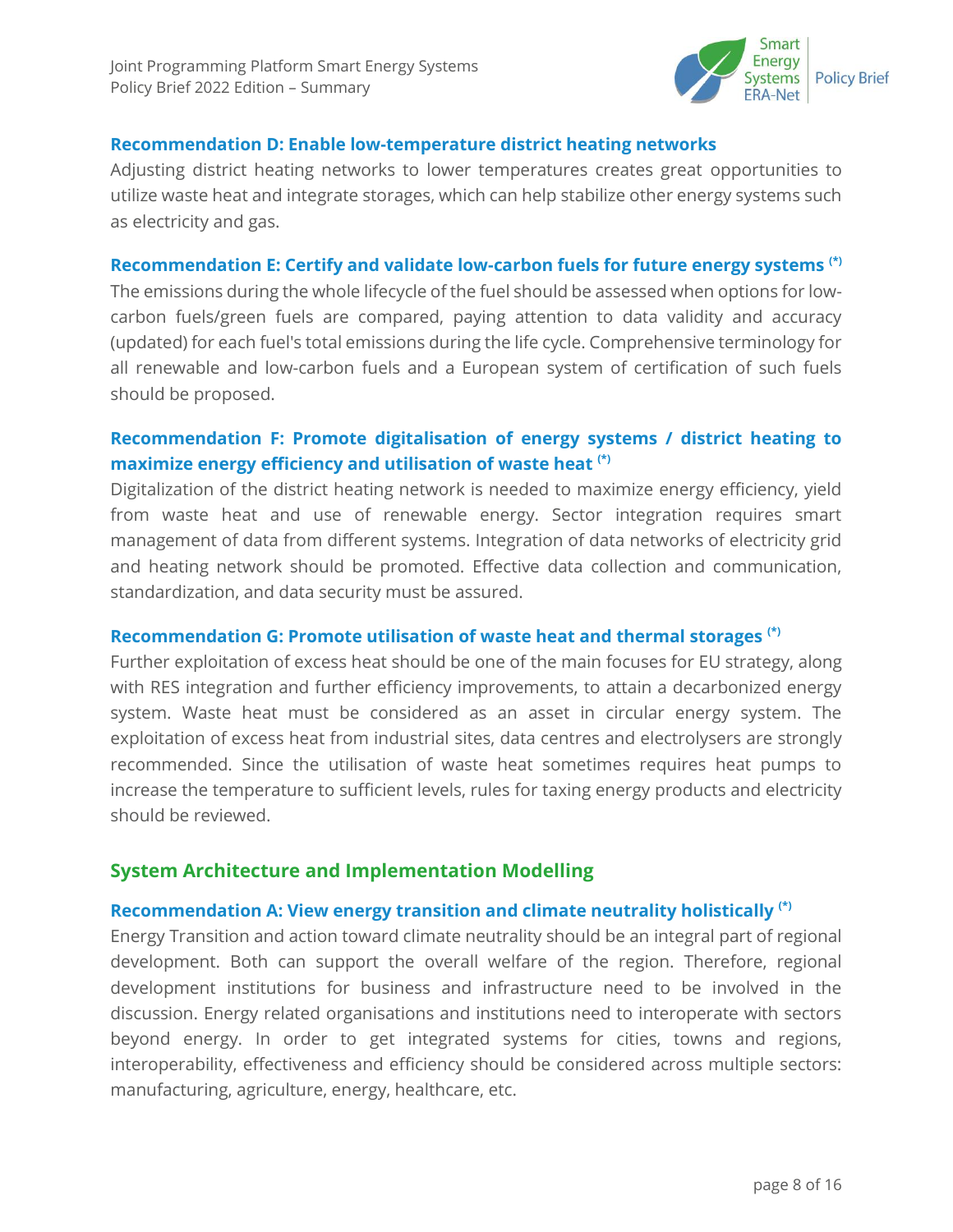

#### **Recommendation B: Develop a clear terminology for Distributed Energy Systems (\*)**

To constructively discuss integrated regional energy systems in relation to the overall energy system, terms such as "integrated", "regional" and "local" need to be clearly defined. The entire Research, Development and Innovation community could benefit more if all projects would use defined terms to describe their activities and results or at least define them clearly for their documents. JPP SES programme designers and projects should use the proposed terminology (as described in the [JPP SES Glossary\)](https://expera.smartgridsplus.eu/Navigable%20Site%20Pages/Glossary.aspx). Projects should refer to roles and actors in the energy system as outlined in the "Harmonized Electricity Market Role Model" (HEMRM), which is being revised under the lead of EU Bridge Working Groups.

#### **Recommendation C: Make system and market architecture models comprehensive and easy to use (\*)**

More attention should be given to describe (the parts of) the complex system in an easy to grasp manner. There is still a need to overcome incompatibilities in terminology of sectors (ICT, energy, governance etc.). Glossaries may not be enough and need to be accompanied by excellent depictions and more opportunities for oral exchange. The definitions of roles and actors as outlined in the revised "Harmonized Electricity Market Role Model" (HEMRM) should be supported. Supportive visualisation and tracking tools are needed to describe complex and interrelated requirements and to assess interoperability needs and solutions (such as the validation network with living labs and testbeds that is being set-up for projects in the framework of JPP SES or by the newly awarded H2020 project IntNet).

#### **Recommendation D: Develop a holistic perspective on interoperability in energy systems (\*)**

Regulatory bodies should foster interoperable solutions unleashing possibilities for machine learning and artificial intelligence-based controls and linking them to the existing frameworks. Research, Development and Innovation support programmes shall transfer background knowledge, practical skills, and experience diversity for the development of integration profiles for interoperability (often called interoperability profiles) instead of proprietary solutions. Such communities should rely on existing best practice, e.g., the Austrian IES initiative (Integrating the Energy System) which suggested and tested a common understanding and framework to develop and reuse use-case specific solutions for data exchange.

All stakeholders of the energy system (academia, practitioners, need owners, legal and regulatory entities) should put interoperability on a checklist for every action programme and regulation. Research, Development and Innovation programmes should call for formal integration of interoperability profiles whenever funded projects develop interfaces that shall connect independent (non-proprietary) components. At the same time tenders and applications should be obliged to outline references to test labs and their requirements to testing systems.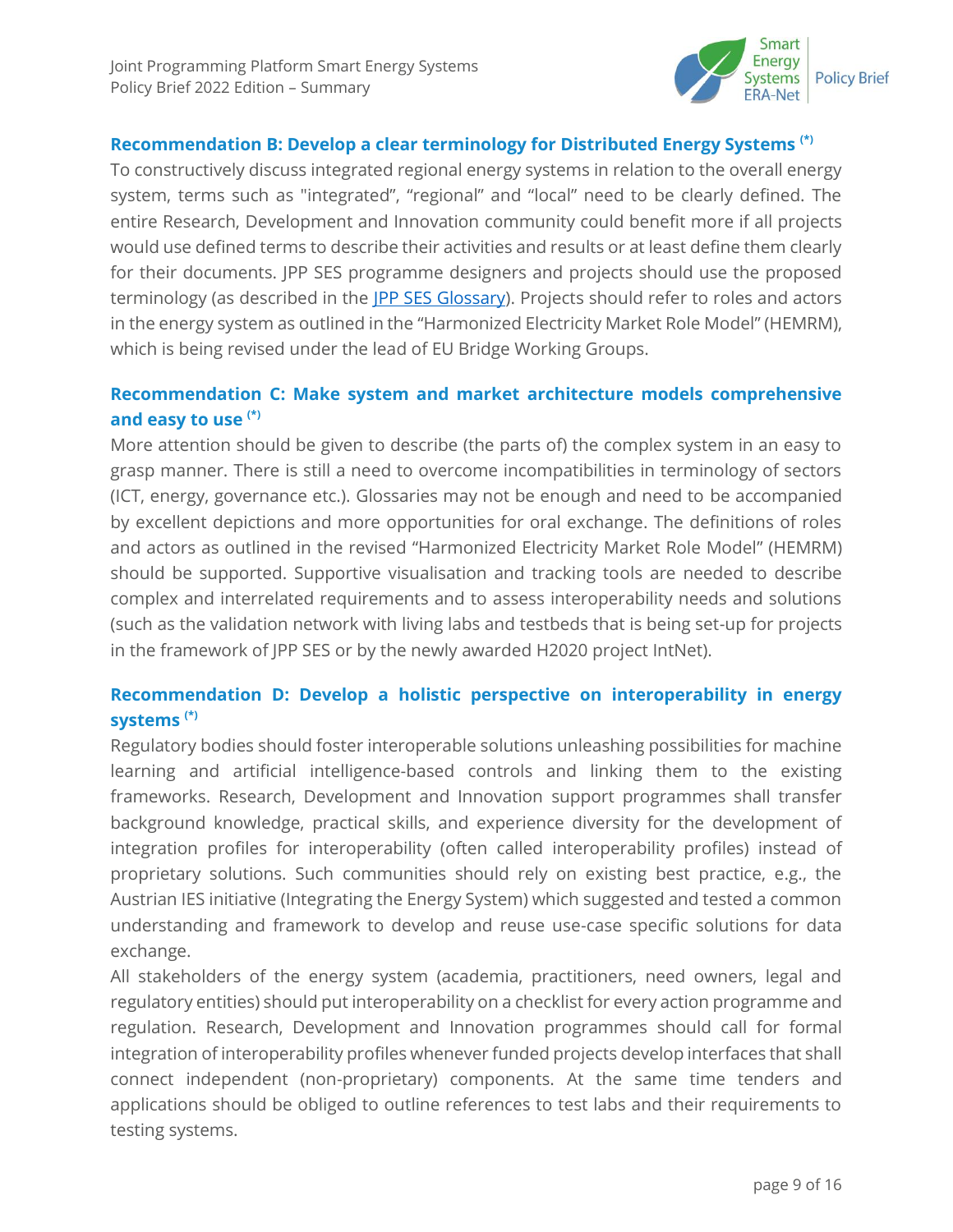

Project and product developers should take into account well established frameworks for that purpose, e.g., The Open Group Architecture Framework (TOGAF), the European Interoperability Framework (EIF) and the European Interoperability Reference Architecture (EIRA). These are focused on general and sector independent governance.

#### **Recommendation E: Strengthen the use of open resources for interoperability testing (\*)**

First, open-access relates to the availability of data. Testing functionality and interoperability relies on practical cases. Whether it be historical or near real-time data, network or meter operators should be obliged to provide anonymised data for validation purposes. Additionally, a set of relevant use cases should be described (together with tangible information or data on topology, type of customer, geographical location, etc.) that are suitable for validation purposes. With respect to opening and jointly recognizing data and protocol resources, results of the OPEN DEI project are highly relevant. It has developed an open database and a very practical approach to cover cross domain interoperability and – for the energy sector – described a seamless exchange of data across domains and zones, i.e., from individual consumers or prosumers to bulk generation and global markets.

Second, open-source simulation software is ideal to improve the interoperability testing processes without vendor and operator lock-in. License fees should not hinder the access to standards, testing and simulation software. Interoperability profiles and standards should be open-access and existing testbeds be openly accessible for a fair fee.

#### **Recommendation F: Allow for defined and protected local access to system data (\*)**

Existing data models are oriented towards optimizing system control and billing. In addition, consumers, prosumers and prostormers need reliable, near real time data to control their local system and optimize their behaviour. Data about local generation and consumption should be made available just-in-time to local energy management systems – whether it be accessible from smart meters via local interfaces or via protected gateways that connect the energy management systems to datahubs. To that end, the sensitive data collection mechanisms and processes of metering systems need to be revisited.

In addition to local system data, relevant data about the overall system status should be accessible for the participants at the edge of the system. Only if local control systems have access to market-prices,  $CO<sub>2</sub>$  intensity in the energy mix or grid congestion state, they can contribute to the sanity of the energy system and support the carbon reduction goals with their own valid control and business models. Such advanced data access protocol models should be covered by legislation and regulation after testing them in sandbox projects. The revision of the "Harmonized Electricity Market Role Model" (HEMRM) should take that into account.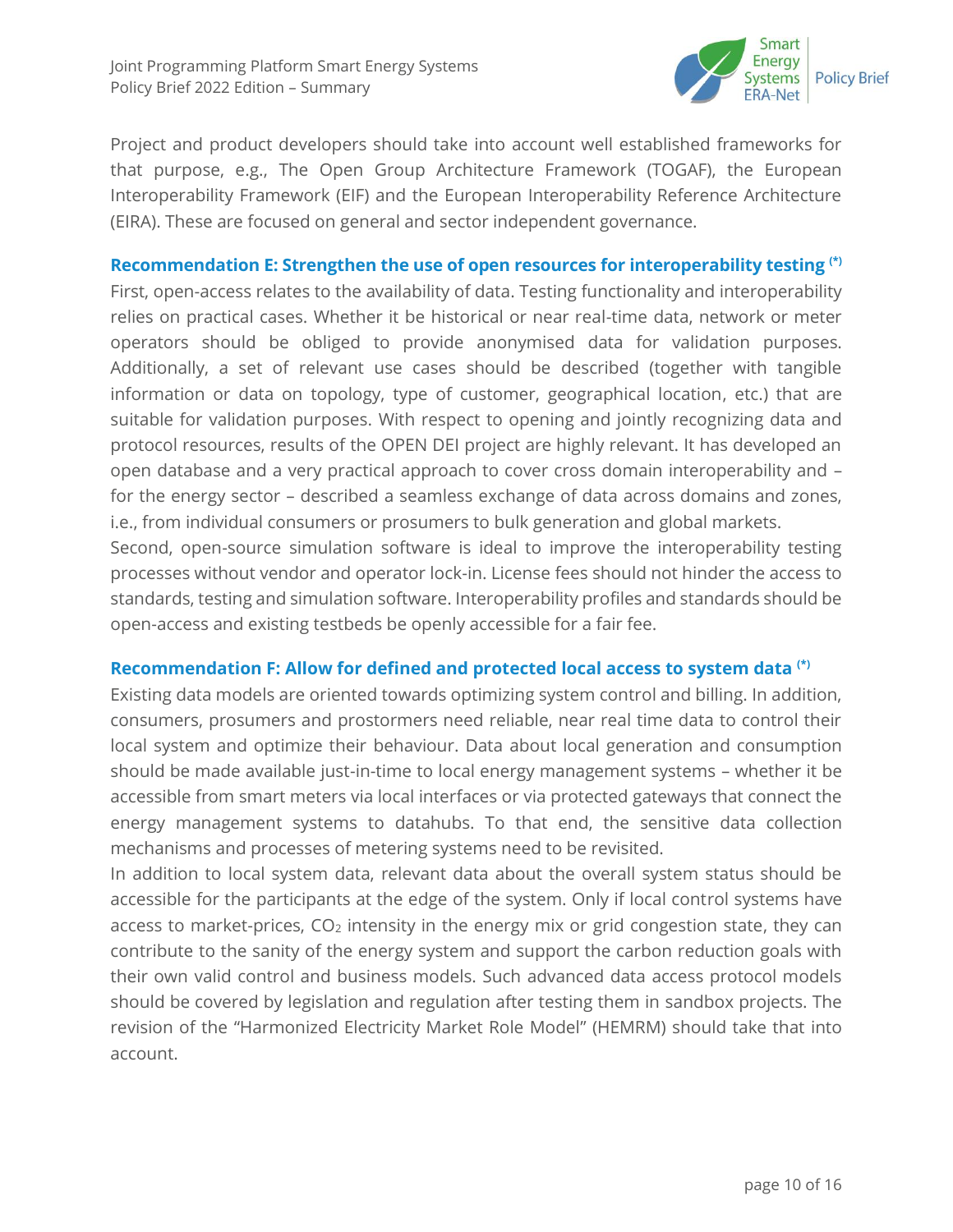

#### **Recommendation G: Fight vender lock-in effects in the system (\*)**

With respect to interoperability and deployment of standards, the European Commission should be more specific in the Building Directive. Principles such as "smart control readiness" and "open bidirectional communication" should be mandatory for buildings that receive public funds. This would avoid vendor lock-in and open the doors for a quick and broad digitalization of the entire energy system (including also gas and district heating). In addition, regulatory bodies shall assure interoperable solutions unleashing possibilities for the integration of model predictive control or other artificial intelligence and machine learning models. They should require providers to link their solutions to the existing frameworks of building automation.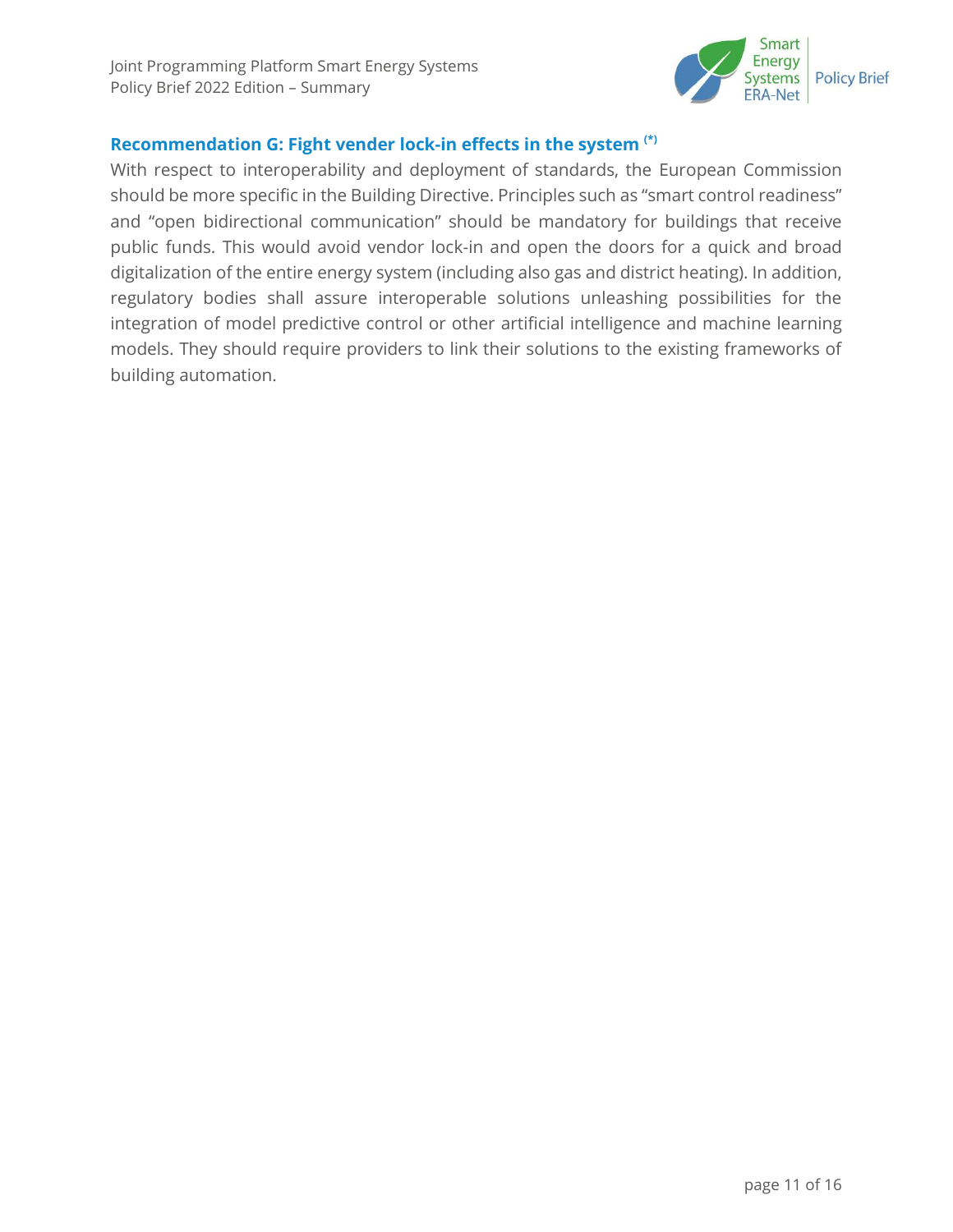

## **Contributing JPP SES Funded Projects**

Please find more information on the funded projects by clicking on the project acronym or on the "Project Factsheet".

| <b>AGRO SOFC</b>                                | <b>AGRO-SOFC</b><br>Sector coupling with SOFC technology in the agro-industry<br>Joint Call 2018   Project Factsheet                                              |
|-------------------------------------------------|-------------------------------------------------------------------------------------------------------------------------------------------------------------------|
| <b>AISTOR</b>                                   | <b>AISTOR</b><br><b>Smart AI Based Storage System</b><br>Joint Call 2019   Project Factsheet                                                                      |
|                                                 | <b>ANM4L</b><br><b>Active Network Management for All</b><br>Joint Call 2018   Project Factsheet                                                                   |
|                                                 | <b>CLUE</b><br>Concepts, Planning, Demonstration and Replication of Local User-<br><b>friendly Energy Communities</b><br>Joint Call 2018   Project Factsheet      |
| <b>DISTRHEAT</b>                                | <b>DISTRHEAT</b><br>Digital Intelligent and Scalable conTrol for Renewables in HEAting<br><b>neTworks</b><br>Joint Call 2018   Project Factsheet                  |
| <b>EPC4SES</b><br><b>Digital Building Twins</b> | <b>EPC4SES</b><br><b>EPC based Digital Building Twins for Smart Energy Systems SES</b><br>Joint Call 2018   Project Factsheet                                     |
| <b>EVCHIP</b>                                   | <b>EVCHIP</b><br><b>Electric Vehicles Charging Platform for Community Demand Response</b><br><b>Aggregators</b><br>Joint Call 2018   Project Factsheet            |
|                                                 | <b>Flexi-Sync</b><br>Flexible energy system integration using concept development,<br>demonstration and replication<br>Joint Call 2018   <u>Project Factsheet</u> |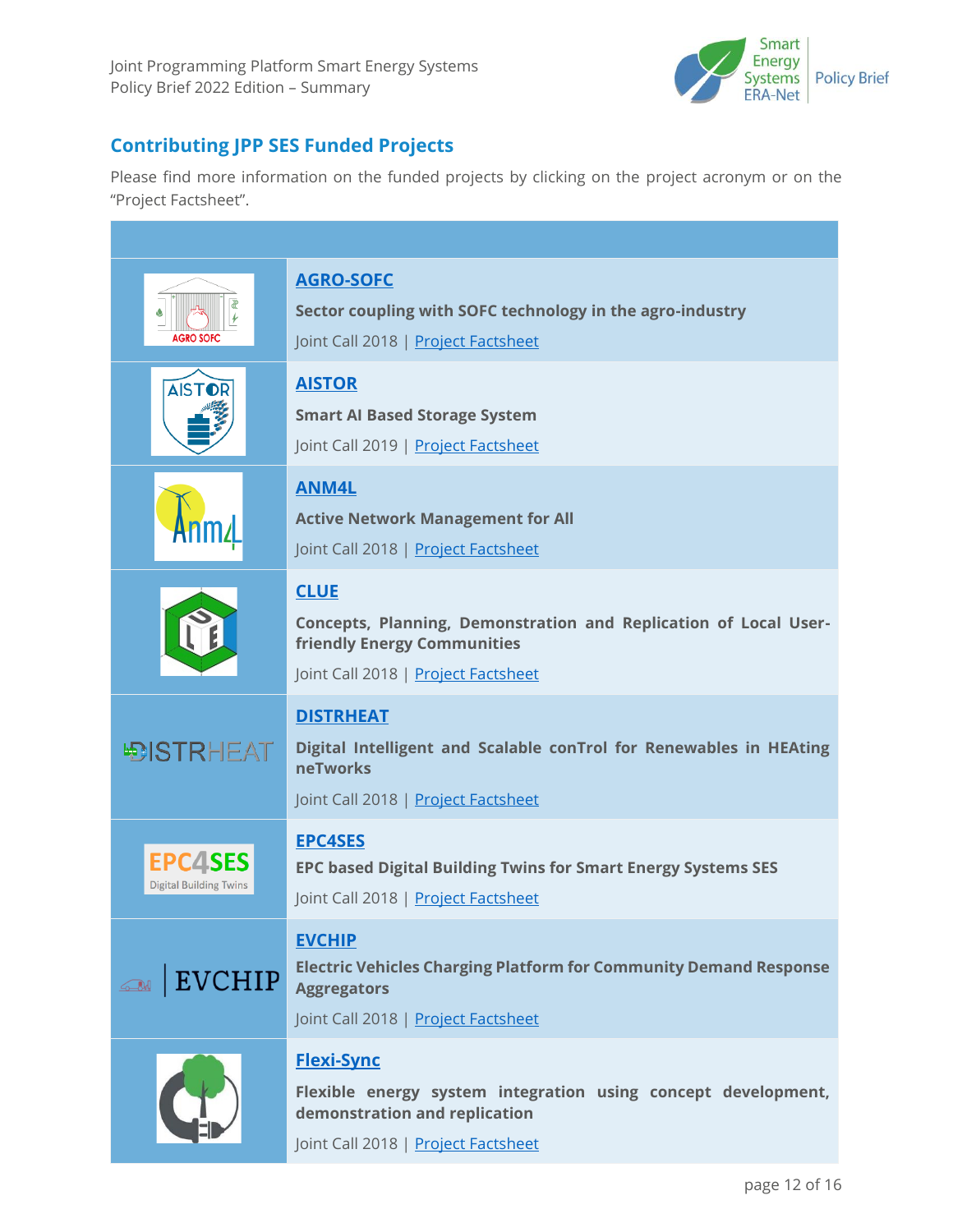Joint Programming Platform Smart Energy Systems Policy Brief 2022 Edition – Summary



|                    | <b>FlexSUS</b><br><b>Flexibility for Smart Urban Systems</b><br>Joint Call 2018   Project Factsheet                                      |
|--------------------|------------------------------------------------------------------------------------------------------------------------------------------|
| GAI                | <b>GAMES</b><br><b>Grid Aware Mobility and Energy Sharing</b><br>Joint Call 2020                                                         |
| <b>I @HEATflex</b> | <b>HEATflex</b><br>Joint Call 2018   Project Factsheet                                                                                   |
| <b>IFAISTOS</b>    | <b>IFAISTOS</b><br>Intelligent electroFuel production for An Integrated STOrage System<br>Joint Call 2018   Project Factsheet            |
| <b>NewSET</b>      | <b>NewSETS</b><br>New energy storages promoting sustainable energy transition in so<br>Joint Call 2019   Project Factsheet               |
| ${\sf Match}$      | <b>MatchIT</b><br>Efficient demand and supply matching by incentivizing end-users in<br>buildings<br>Joint Call 2016   Project Factsheet |
| PlGergy            | <b>PIGergy</b><br>A novel means of unleashing the energy potential of pig waste<br>Joint Call 2018   Project Factsheet                   |
| REGIONAL RENEWABLE | <b>R2EC</b><br><b>Regional Renewable Energy Cells</b><br>Joint Call 2018   Project Factsheet                                             |
| <b>RE)DAP</b>      | <b>REDAP</b><br><b>Regional Energy Demand Analysis Portal</b><br>Joint Call 2018   Project Factsheet                                     |
|                    | <b>RELflex</b><br><b>Renewable Energy and Load Flexibility in Industry</b><br>Joint Call 2017   Project Factsheet                        |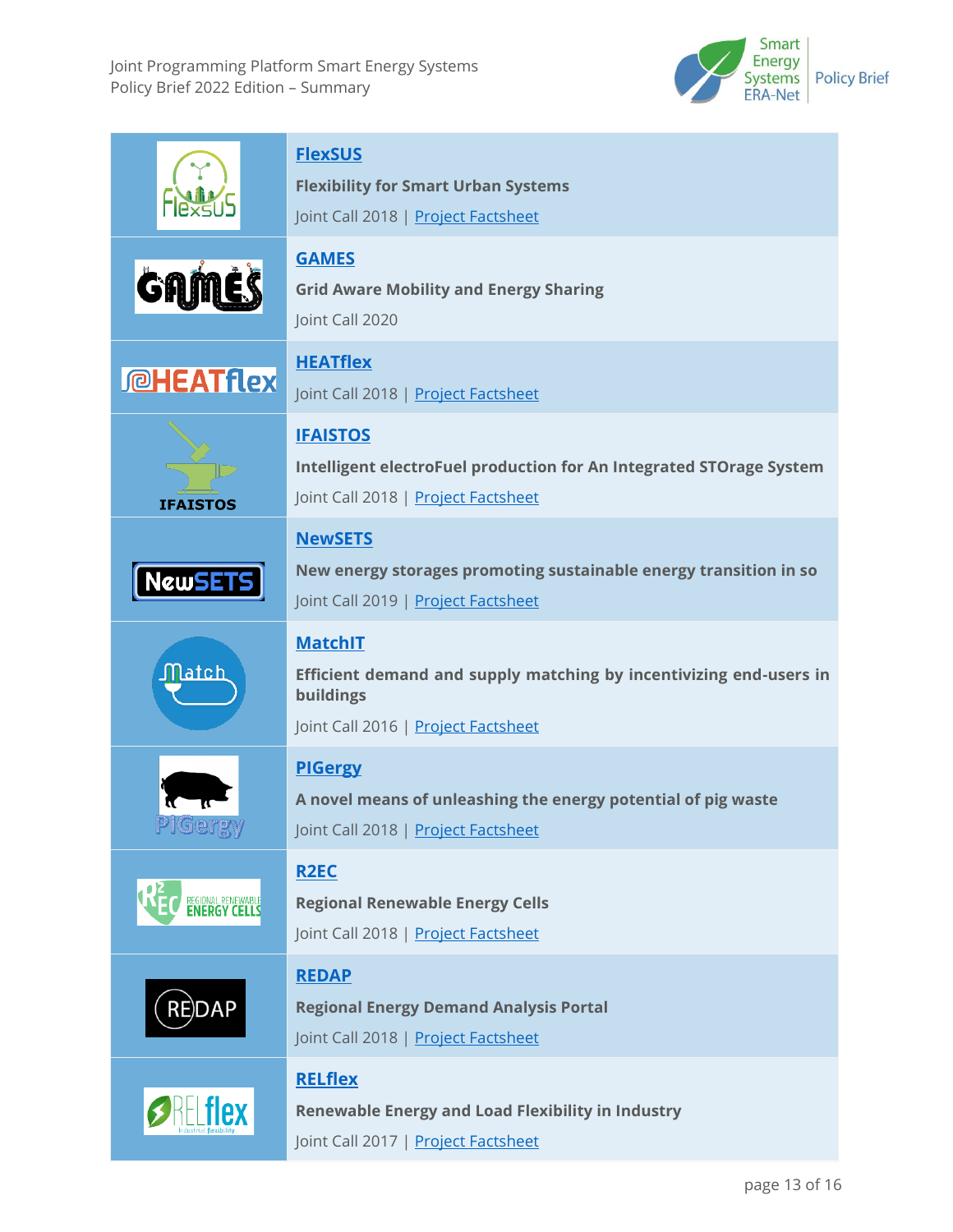

| $RE$ gions                                        | <b>REgions</b><br>Ancillary services of regions with high shares of renewable energies for<br>regional, interregional and European markets<br>Joint Call 2018   Project Factsheet |
|---------------------------------------------------|-----------------------------------------------------------------------------------------------------------------------------------------------------------------------------------|
| <b>SAANDER</b>                                    | <b>SONDER</b><br><b>Service Optimization of Novel Distributed Energy Regions</b><br>Joint Call 2018   Project Factsheet                                                           |
|                                                   | <b>TOP-UP</b><br>TOP-down energy projects as catalysts for bottom-UP local energy<br><b>initiatives</b><br>Joint Call 2018   Project Factsheet                                    |
| <b>UNDERGROUND</b><br><b>SUN.CONVERSION &amp;</b> | USC-Flexstore<br><b>Underground Sun Conversion - Flexible Storage</b><br>Joint Call 2019   Project Factsheet                                                                      |
| <b>ZEH</b>                                        | <b>ZEHTC</b><br><b>Zero Emission Hydrogen Turbine Center</b><br>Joint Call 2018   Project Factsheet                                                                               |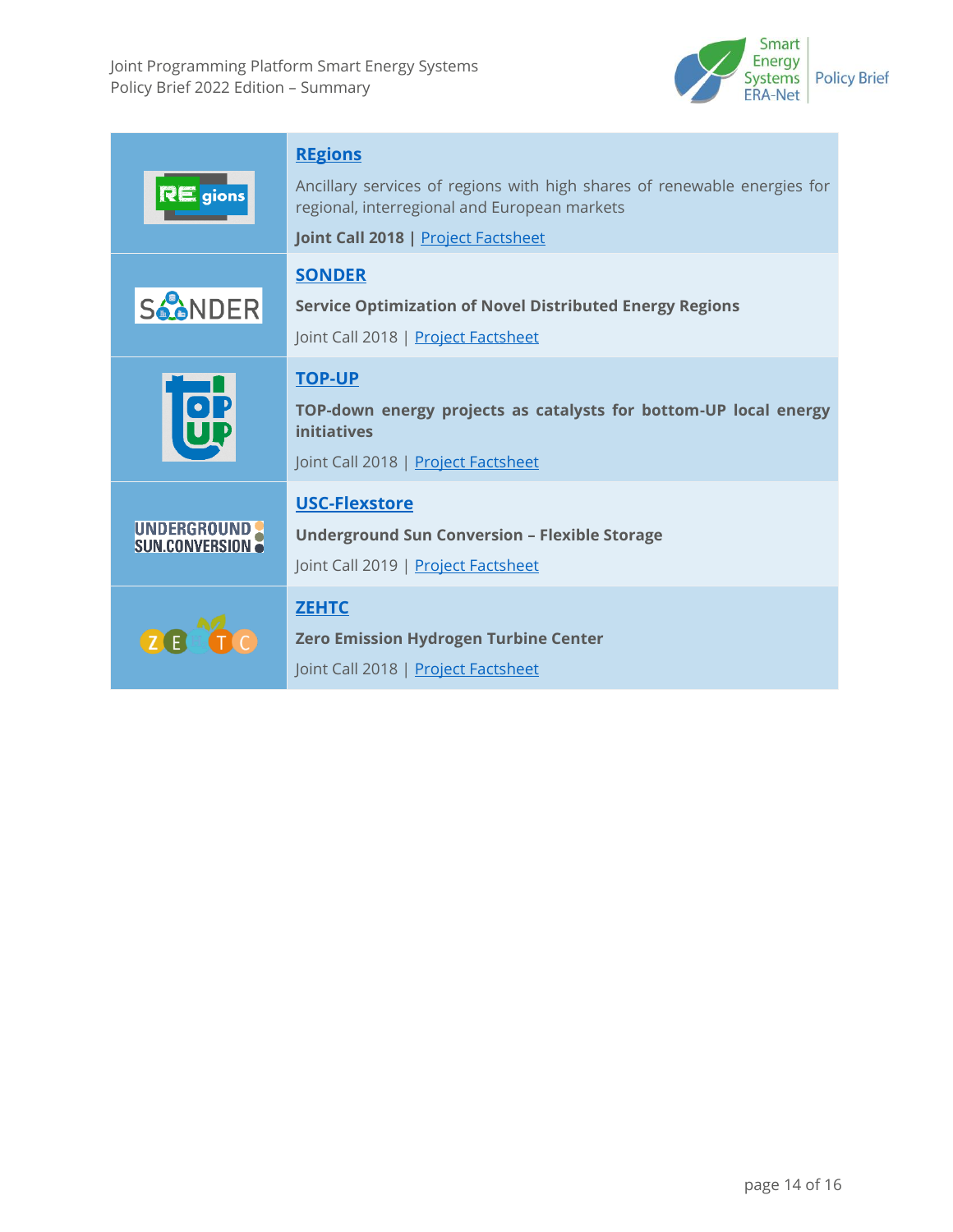

# **Contributing Projects Outside of JPP SES**

Please find more information on the contributing projects by clicking on the name.

| miterreg<br><b>North-West Europe</b><br><b>RegEnergy</b>                     | <b>RegEnergy</b><br><b>Renewable Energy Regions</b><br>Interreg North-West Europe                                            |
|------------------------------------------------------------------------------|------------------------------------------------------------------------------------------------------------------------------|
| Tallaght Smart # GRID您                                                       | <b>Tallaght Smart Grid Test Bed</b><br><b>JPP SES Living Lab</b>                                                             |
| de<br>HORIZON 2020                                                           | <b>Task Force Local Energy Communities</b><br><b>BRIDGE Initiative</b><br>H <sub>2020</sub>                                  |
| Co-own, Prosume, Renew<br>Supporting Consumer Ownership in Renewable Energie | <b>SCORE</b><br><b>Supporting Consumer Ownership in Renewable Energies</b><br><b>JPP SES Living Lab</b><br>H <sub>2020</sub> |
| The Energy Trading System                                                    | <b>Smart M Power Ltd</b><br><b>JPP SES Digital Platform Provider</b>                                                         |